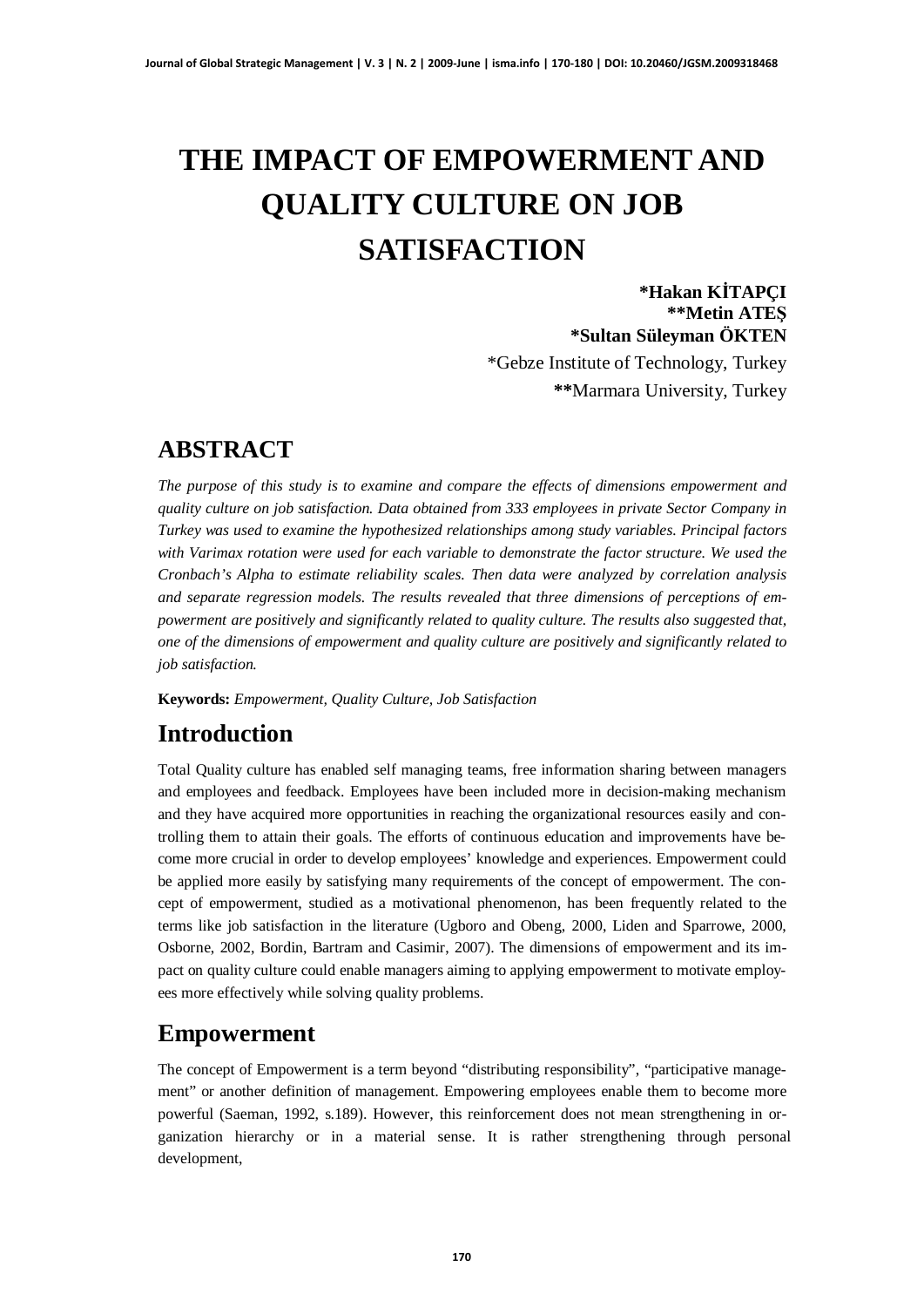making the individual more informed, more self confidence, triggering their ability to establish more constructive and good relations and enabling them to create their own environments

## **The Relationship Between The Dimensions Of Empowerment And Job Satisfaction**

Successful Total Quality Management programs have revealed that empowerment increases level of job satisfaction, since easier accessibility to information related to the strategies, values and mission of organizations has encouraged individuals to involve in the process of total quality process and thus, level of job satisfaction could be enhanced (Ugboro and Obeng, 2000, p.254). Another finding asserted that empowerment backed up job satisfaction through employee involvement, lower organizational levels communication, convenience of providing related information about the job requirements , promotion opportunities, development opportunities and convenience of the related information about the organization's values, vision and strategies (Ugboro and Obeng, 2000, s.263). The reward and identification systems of the organization, adaptation to a quality culture and continuous improvement-oriented education and improvement programs as components of empowerment have positive impacts on job satisfaction (Ugboro and Obeng, 2000, s.265). Thomas and Dunkerly claimed in their study conducted in England that lower levels of empowerment led to decreases in the level of job satisfaction. Meaning, being one of the four components of empowerment, has been proven as the most related dimension to job satisfaction according to the study carried out by Liden et al(2000). Furthermore, they have asserted that the other three dimensions have also positive effects on job satisfaction. Through their study, they have revealed that employees have experienced more job satisfaction when they could involve more in decision making process. Their study has also showed that individuals having more control power and autonomy could be more pleased in terms of their jobs since the individuals since they could adopt the successes much more. Lastly, individuals having self-efficacy, self confidence for achieving something, have a higher level of job satisfaction when compared to the ones experiencing the fear of failure (Liden and Sparrowe, 2000, s.410). Herzberg, Mausner and Snyderman (1950) noted that one's job satisfaction level depended on the meaningful job requirements and the opportunities of recognition. Hackman and Oldham has argued that job meaningfulness is a crucial determinant of job satisfaction. Employees perceiving their jobs important and valuable have higher levels of job satisfaction (Osborne, 2002, p.45). The study of Spreitzer conducted in two organizations revealed that the "meaning" dimension of empowerment was related to job satisfaction. Bordin, Bertram and Casimir acknowledged job satisfaction as one of the most significant outcomes in their study. According to their research, the meaning dimension of empowerment is crucial for job satisfaction as individuals could only be satisfied when they feel that they are subjected to a meaningful job (Spreitzer, 1997). Spreitzer also asserted that the autonomy dimension of empowerment is a psychological need and this dimension provides internal motivation. Related to the effect dimension of empowerment Liden (2000) stated: "Individuals perceive themselves as the part of the job when they believe that they could affect the work outcomes; thus, they could be more satisfied". In accordance with these arguments, individuals having the feeling of self efficacy have acquired more satisfaction (Bordin, Bartram and Casimir, 2007, s.37). Ugboro and Obeng claimed increased level of job satisfaction thanks to empowerment could facilitate top management efforts and thereby employees could become more committed to customer satisfaction, one of the main goals of Total Quality Culture (Ugboro and Obeng, 2000, s.247).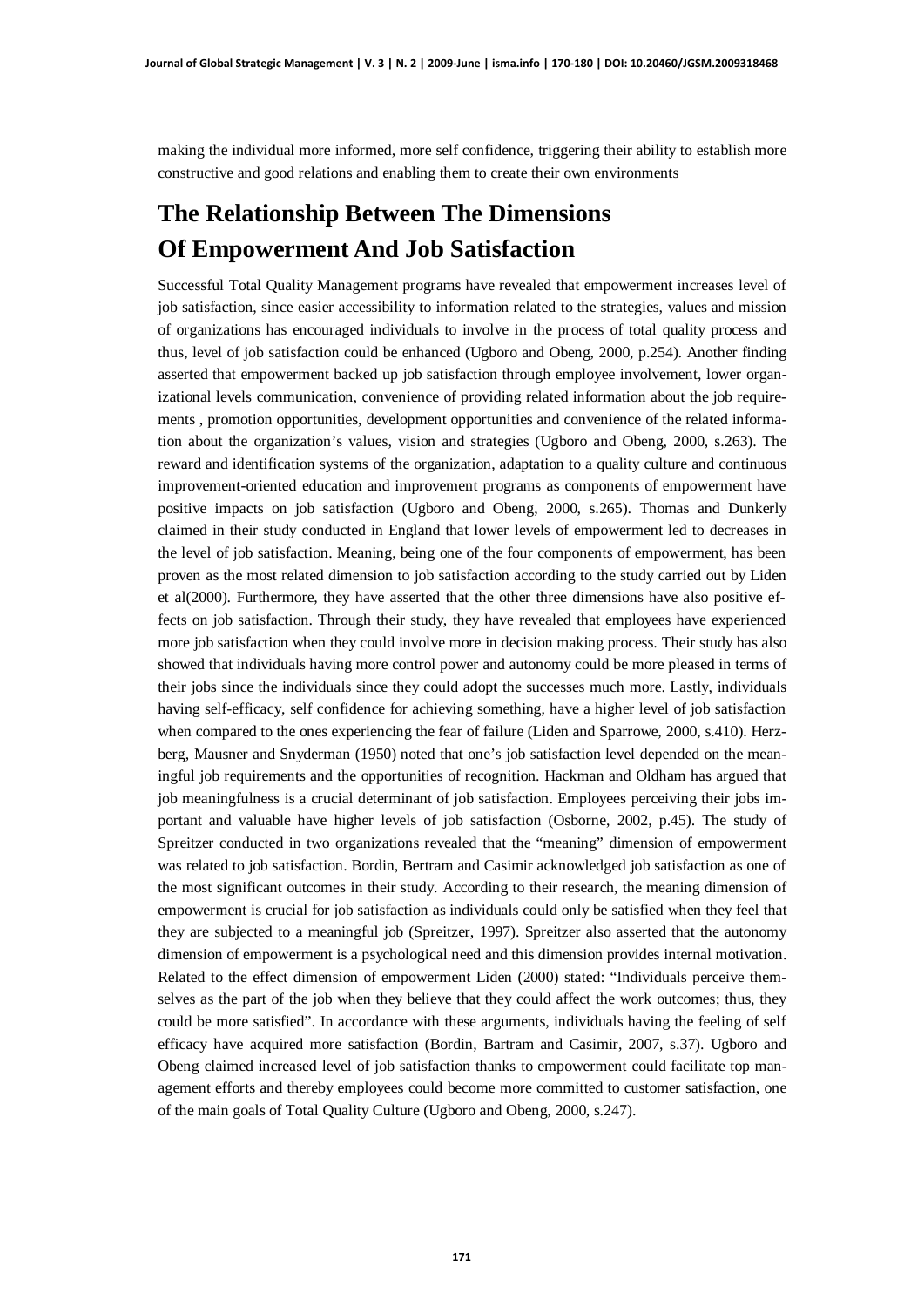## **The Relationship Between Empowerment And Quality Culture**

In Total Quality Management Literature, employee involvement and empowerment are defined as the critic elements of Total Quality Management Program. Lawler (1994) identified empowerment as one of the most significant principle. Thomas and Velthouse (1990) defined empowerment as a unique task motivation reflecting individuals' orientation towards their job and role and coming out through four cognitive concepts. In this study, intrinsic task motivation is accepted as the positive experiences acquired thanks to a motivating and satisfying job. In harmony with McCleland's claims, managers having the perception of quality culture could enable individuals to perceive problems more quickly and reach the necessary resources more easily by means of the synergy supported by collaboration through applying personnel empowerment (McClelland, 1975).



## **Methodology And Findings**

## **Measures, Sample, Demographic Characteristics**

The questions related to the dimensions of empowerment have been taken from the study of Spreitzer (1995), The quality culture questions are constructed by means of Manley's(1998) study and Detert, Schroeder Cudeck's (2003) study and lastly, the questions about job satisfaction are taken from Schwepker's(2001) study. In this study, all items were measured on a five point Likerttype scale where  $1 =$  strongly disagree and  $5 =$  strongly agree.

The data for this study were collected from Private Sector Company. The questionnaire was answered by 343 employees, ten of them were excluded and totally 333 questionnaires are analyzed. SPSS 10.0 was used in data analysis. The analysis are respectively the demographic characteristics of the employees answering the questionnaires and frequency tables, factor analysis, reliability tests, correlation analysis including means and standard deviations and regression analysis to test the research hypothesis. 73 percent of the employees answering the questionnaire were male, 53 percent were married, age average is 27 ( $\sigma$ =5,3) and 49 percent of them graduated from a university (Table 1).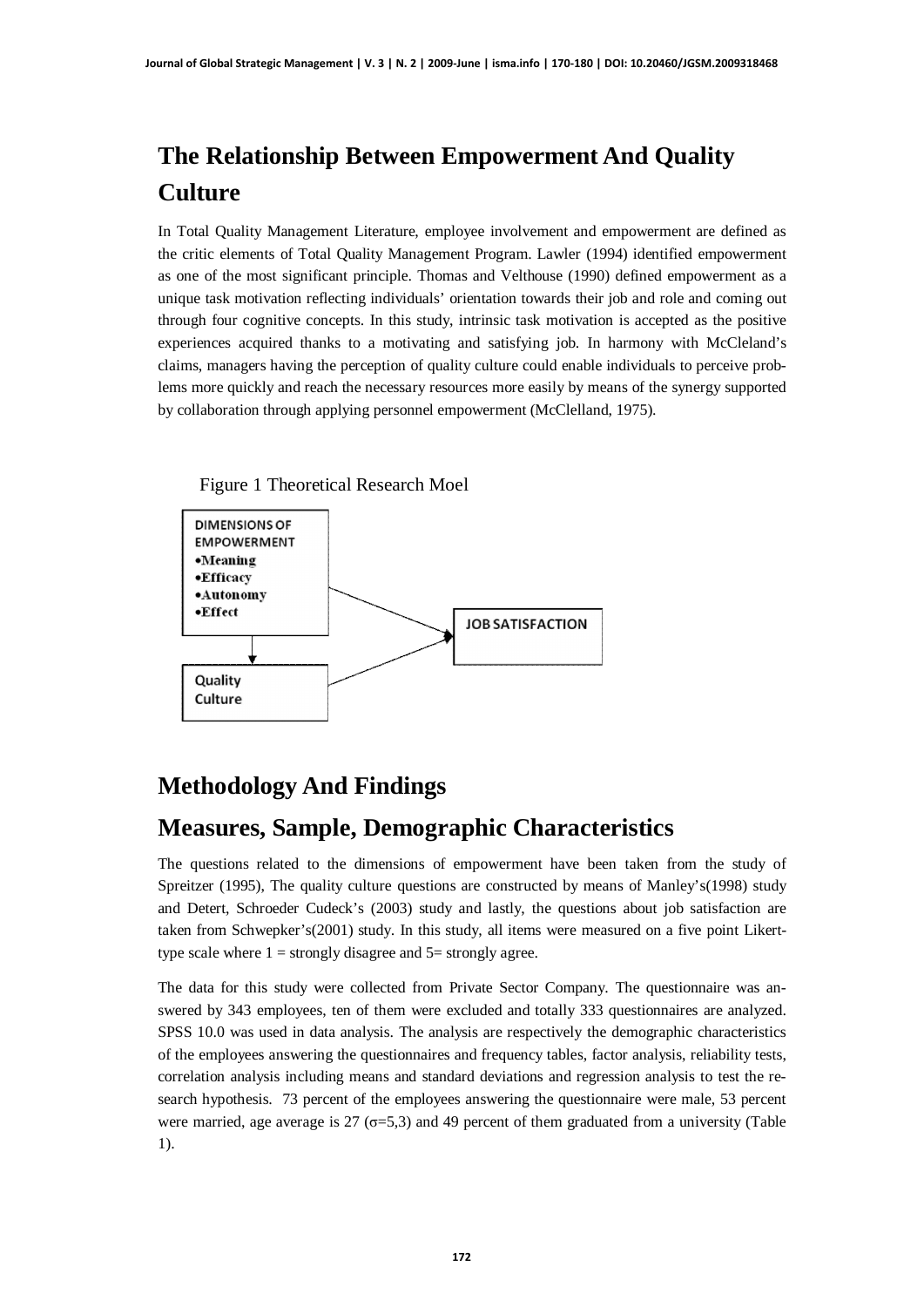|                       | $\boldsymbol{N}$ | $\%$ |                       | $\boldsymbol{N}$ | $\%$ |
|-----------------------|------------------|------|-----------------------|------------------|------|
| <b>Marital</b> status |                  |      | <b>Gender</b>         |                  |      |
| Single                | 138              | 41   | Male                  | 244              | 73   |
| Married               | 176              | 53   | Female                | 87               | 26   |
|                       |                  |      |                       |                  |      |
| <b>Education</b>      |                  |      | <b>Position</b>       |                  |      |
| Elementary            | 217              | 44   | Blue-collar worker    | 159              | 48   |
| College               | 95               | 19   | Office worker         | 119              | 36   |
| University            | 245              | 49   | Middle- level manager | 53               | 16   |
| Graduate level        | 34               | 7    |                       |                  |      |

#### **Table 1:** Demographics of respondents

## **Factor Analysis**

All scale items were submitted to exploratory factor analysis the best fit of the data was obtained with a principal factor analysis with a varimax rotation. While applying factor analysis, independent and dependent variables are analyzed together, the dimensions of empowerment, job satisfaction and quality culture are included in one factor analysis at once. The results of factor analysis and eigenvalues are shown in the tables below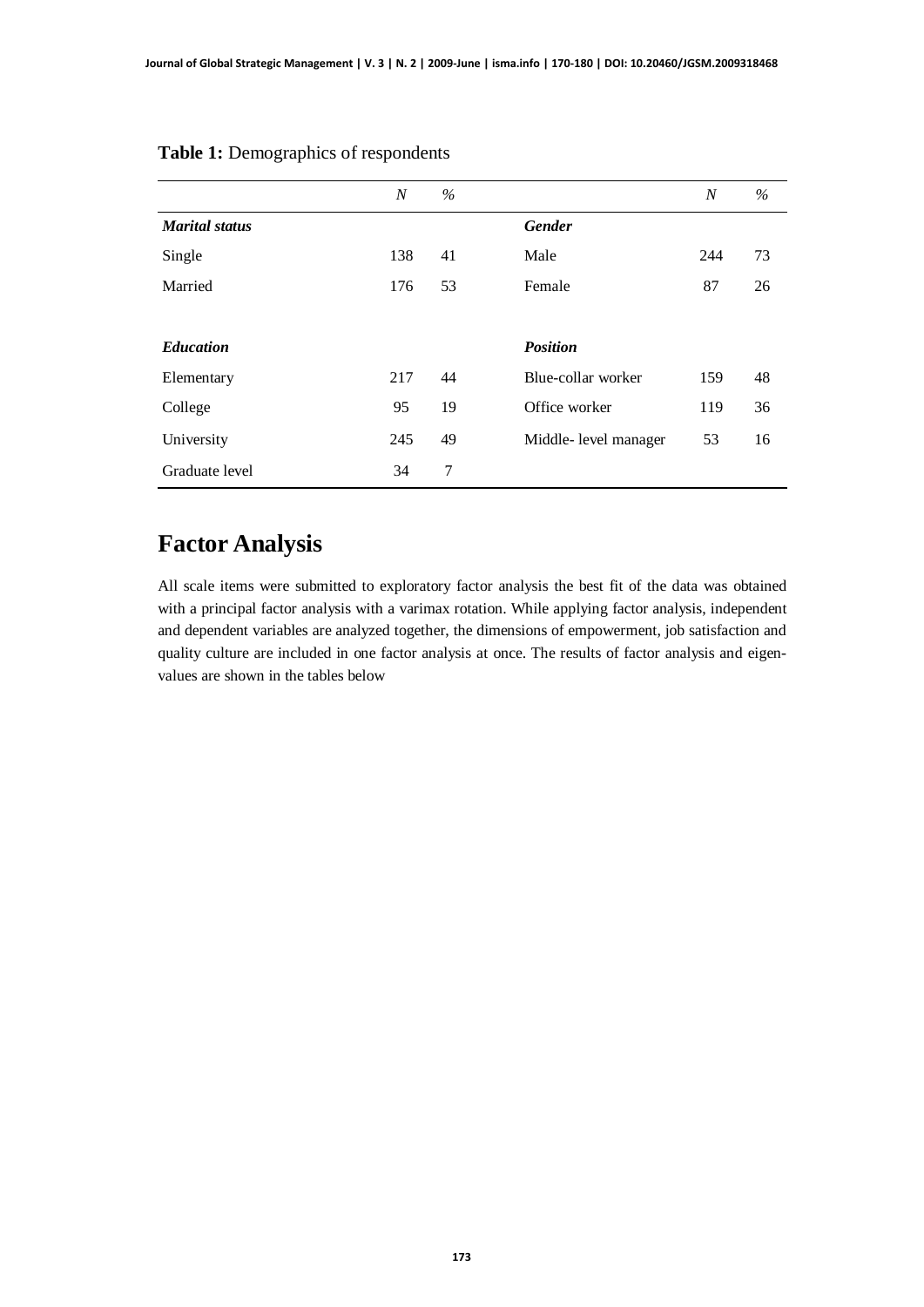| <b>Item Number</b>                                | <b>Quality Culture Job Satisfaction</b> |                            | Impact       | Competence   | <b>Meaning</b>                           | <b>Self-Determination</b> |
|---------------------------------------------------|-----------------------------------------|----------------------------|--------------|--------------|------------------------------------------|---------------------------|
| $\,1$                                             | 0,631                                   |                            |              |              |                                          |                           |
| $\sqrt{2}$                                        | 0,693                                   |                            |              |              |                                          |                           |
| 3                                                 | 0,694                                   |                            |              |              |                                          |                           |
| 4                                                 | 0,719                                   |                            |              |              |                                          |                           |
| 5                                                 | 0,428                                   |                            |              |              |                                          |                           |
| 6                                                 | 0,714                                   |                            |              |              |                                          |                           |
| 7                                                 | 0,753                                   |                            |              |              |                                          |                           |
| 8                                                 | 0,706                                   |                            |              |              |                                          |                           |
| 9                                                 | 0,415                                   |                            |              |              |                                          |                           |
| $10\,$                                            | 0,646                                   |                            |              |              |                                          |                           |
| $11\,$                                            | 0,674                                   |                            |              |              |                                          |                           |
| 12                                                | 0,631                                   |                            |              |              |                                          |                           |
| 13                                                |                                         | 0,711                      |              |              |                                          |                           |
| 14                                                |                                         | 0,662                      |              |              |                                          |                           |
| 15                                                |                                         | 0,807                      |              |              |                                          |                           |
| 16                                                |                                         | 0,806                      |              |              |                                          |                           |
| $17\,$                                            |                                         | 0,708                      |              |              |                                          |                           |
| $18\,$                                            |                                         |                            | 0,833        |              |                                          |                           |
| 19                                                |                                         |                            | 0,871        |              |                                          |                           |
| 20                                                |                                         |                            | 0,857        |              |                                          |                           |
| $21\,$                                            |                                         |                            |              | 0,828        |                                          |                           |
| $22\,$                                            |                                         |                            |              | 0,876        |                                          |                           |
| 23                                                |                                         |                            |              | 0,785        |                                          |                           |
| 24                                                |                                         |                            |              |              | 0,807                                    |                           |
| 25                                                |                                         |                            |              |              | 0,834                                    |                           |
| 26                                                |                                         |                            |              |              | 0,718                                    |                           |
| $27\,$                                            |                                         |                            |              |              |                                          | 0,748                     |
| 28                                                |                                         |                            |              |              |                                          | 0,775                     |
| 29                                                |                                         |                            |              |              |                                          | 0,772                     |
|                                                   |                                         | <b>Initial Eigenvalues</b> |              |              | <b>Rotation Sums of Squared Loadings</b> |                           |
|                                                   |                                         | $%$ of                     |              |              |                                          |                           |
| $\begin{array}{c} \textbf{Component} \end{array}$ | <b>Total</b>                            | <b>Variance</b>            | Cumulative % | <b>Total</b> | % of Variance                            | Cumulative %              |
| <b>Quality Culture</b>                            | 8,41                                    | 29                         | $29\,$       | 5,488        | 18,923                                   | 18,923                    |
| <b>Job Satisfaction</b>                           | 3,102                                   | 10,695                     | 39,695       | 3,288        | 11,337                                   | 30,26                     |
| Impact                                            | 2,471                                   | 8,52                       | 48,216       | 2,913        | 10,044                                   | 40,304                    |
| Competence                                        | 1,787                                   | 6,162                      | 54,378       | 2,352        | 8,11                                     | 48,414                    |
| Meaning                                           | 1,411                                   | 4,865                      | 59,243       | 2,209        | 7,616                                    | 56,03                     |
| Self-Determination                                | 1,182                                   | 4,075                      | 63,318       | 2,113        | 7,288                                    | 63,318                    |

**Table 2:** Factor Loadings and Eigenvalues of Variables

## **The Correlation Coefficients, Means, Alphas And Standard Deviation Values Of The Variables**

Reliability, in short, is the result of the internal consistency considering the average relationships among the questions included in a variable (Kerlinger, 1986). Table 3 indicates that alpha values are found between 0,77 and 0,93 and this result shows that the variables have internal consistency. In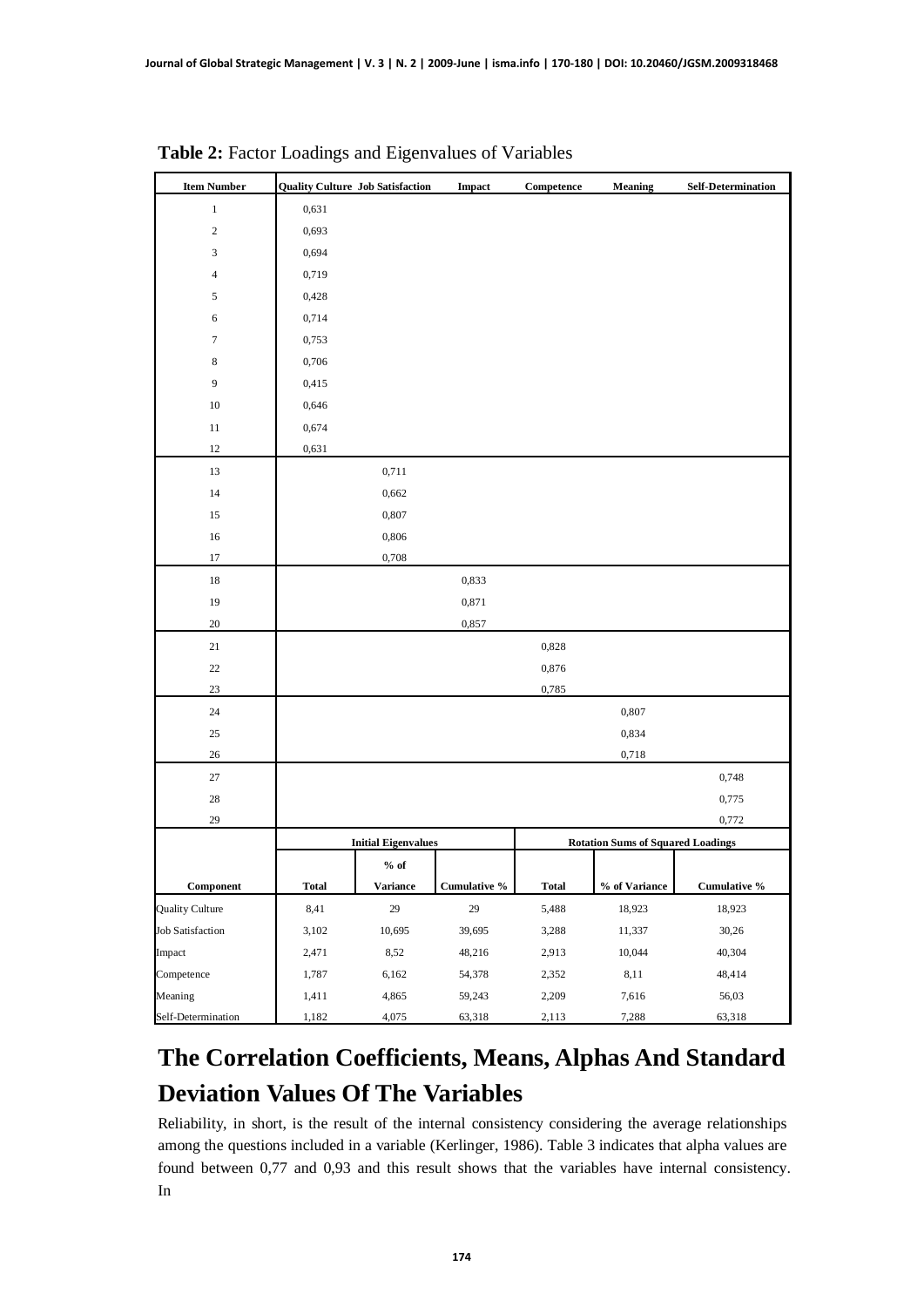other words, according to Cronbach alpha 0,70 coefficient is sufficient for internal consistency. Means, standard deviations, reliabilities, and correlations among all scales used in the analyses are shown in Table 3.

|           |  |  |  |  | <b>Table 3:</b> The Correlations, Means, Alphas and Standard Deviations belong to the |  |  |
|-----------|--|--|--|--|---------------------------------------------------------------------------------------|--|--|
| variables |  |  |  |  |                                                                                       |  |  |
|           |  |  |  |  |                                                                                       |  |  |

|                                  | $\alpha$ | μ    | $\sigma$ | Job<br><b>Satisfaction</b> | Meaning                  | Competence               | Self-<br>determination | Impact                 |
|----------------------------------|----------|------|----------|----------------------------|--------------------------|--------------------------|------------------------|------------------------|
| Job<br><b>Satisfaction</b>       | 0,85     | 3,67 | ,87      |                            |                          |                          |                        |                        |
| <b>Meaning</b>                   | 0.80     | 3,87 | .82      | $,344$ (**)                |                          |                          |                        |                        |
| Competence                       | 0,82     | 4,24 | .67      | $,146$ <sup>**</sup> )     | $.372$ <sup>(**)</sup> ) |                          |                        |                        |
| Self-<br>determination           | 0,77     | 3,81 | .79      | $,201$ <sup>**</sup> )     | $.259$ <sup>(**)</sup> ) | $,303$ <sup>(**)</sup> ) |                        |                        |
| <b>Impact</b>                    | 0,92     | 3.24 | 1,03     | $,251$ (**)                | $,169$ <sup>(**)</sup> ) | ,009                     | $,406$ <sup>**</sup> ) |                        |
| <b>Quality</b><br><b>Culture</b> | 0,93     | 3,67 | ,79      | $,487$ <sup>**</sup> )     | $,303$ <sup>(**)</sup> ) | $,097$ <sup>(*)</sup> )  | $,302$ <sup>**</sup> ) | $,443$ <sup>**</sup> ) |

### *\*P<0,05; \*\*P<0,01* **Regression Analysis**

We tested the hypotheses with separate multiple regression analyses. The first analysis included meaning, efficacy, autonomy and effect as independents. The second regression model was developed to test the effects of these dimensions of empowerment quality culture. The third model included dimensions of empowerment and quality culture as independent variables. As seen below, the effects of dimensions of empowerment on job satisfaction and quality culture were tested with three multiple regression models and all models were found statistically significant ( $p<0.01$ ). We predicted that higher scores on measures of perceptions of empowerment would be related to job satisfaction and quality culture. In model 1, meaning was related to job satisfaction. In model 2, meaning, self-determination and impact were strongly related to quality culture. Third model examined the effects of dimensions of empowerment and quality culture on job satisfaction and revealed that meaning and quality culture are positively related to job satisfaction  $(p<0.01)$  (Table 4).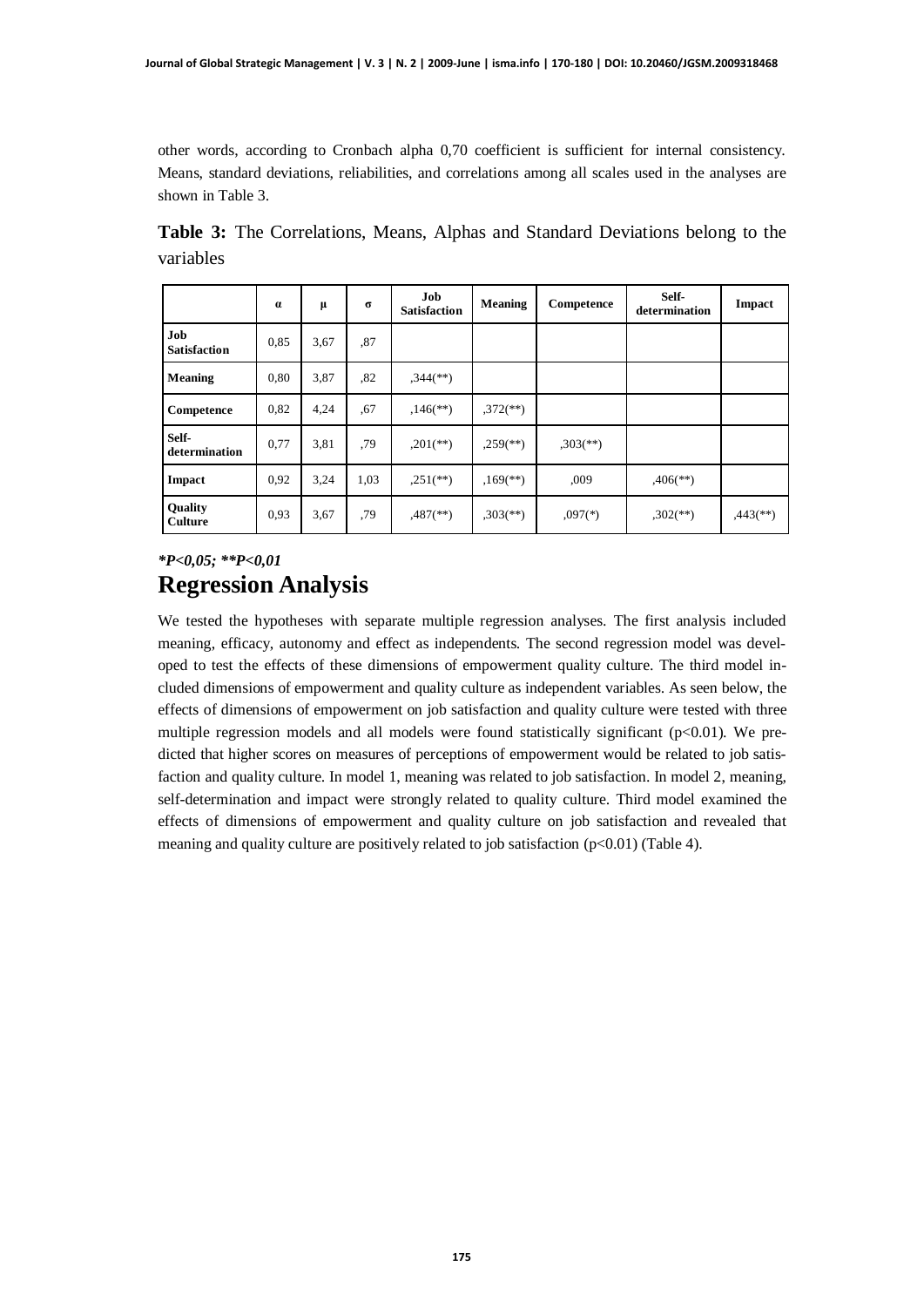|                                            | <b>Model 1</b> |                    |          |       |                   | Model 2  | Model 3            |          |                |  |
|--------------------------------------------|----------------|--------------------|----------|-------|-------------------|----------|--------------------|----------|----------------|--|
|                                            |                | (Job Satisfaction) |          |       | (Quality Culture) |          | (Job Satisfaction) |          |                |  |
|                                            | $\pmb{\beta}$  | t                  | Sig.     | β     | t                 | Sig.     | β                  | t        | Sig.           |  |
| <b>Meaning</b>                             | 0,177          | 2,902              | $,004**$ | 0,122 | 2,082             | ,038*    | 0,15               | 2,487    | $,013*$        |  |
| Competence                                 | 0,107          | 1,677              | 0,094    | 0,112 | 1,839             | 0,067    |                    | 1,298    |                |  |
| Self-<br>determina-                        | 0,018          | 0,293              | 0,77     | 0,125 | 2,122             | $,035*$  | 0,081              | $-0,174$ | 0,195          |  |
| tion<br><b>Impact</b>                      | 0,072          | 1,258              | 0,209    | 0,236 | 4,323             | $,000**$ | $-0,011$<br>0,018  | 0,311    | 0,862<br>0,756 |  |
| <b>Quality</b><br>$\mathbf{C}$ ul-<br>ture |                |                    |          |       |                   |          | 0,229              | 4,054    | $,000**$       |  |
|                                            |                | $F=6,335$          |          |       | $F=14,698$        |          | $F = 8,594$        |          |                |  |
|                                            |                | $R^2 = 0.072$      |          |       | $R^2 = 152$       |          |                    |          |                |  |
|                                            |                | $Sig.=,000$        |          |       | $Sig.=,000$       |          | $Sig = 0.000*$     |          |                |  |

#### **Table 4:** Regression Models

*\*P<0,05;*

*\*\*P<0,01*

Model 2 revealed that meaning( $\beta$ =0.122, p<0.05), self-determination ( $\beta$ =0.125, p<0.05) and impact  $(\beta=0.236, p<0.01)$  are positively related to quality culture however it is found that impact is more strongly related to quality culture than the others. After quality culture was added to the model in model 3, meaning ( $\beta$ =0.150, p<0.05) and quality culture ( $\beta$ =0.428, p<0.01) were still significant. Besides Self-determination and Impact lost its statistical significance (see Table 4). This implies a mediation relationship (Baron and Kenny, 1986) that the relationship between dimensions of empowerment and job satisfaction is fully mediated by quality culture. Thus based on the regression analysis, the following empirical model has been developed (Figure 2).

**Figure 2:** Empirical research model



### **Discussion And Conclusion**

This study is carried out to reveal the effects of the dimensions of empowerment on job satisfaction and the changes the quality culture leading on these effects.

According to our analysis, a positive relationship is found between the meaning dimension of empowerment and job satisfaction. In empirical studies, meaning has received strong support as being positively associated with job satisfaction. In Spreitzer and colleagues (1997) study, meaning was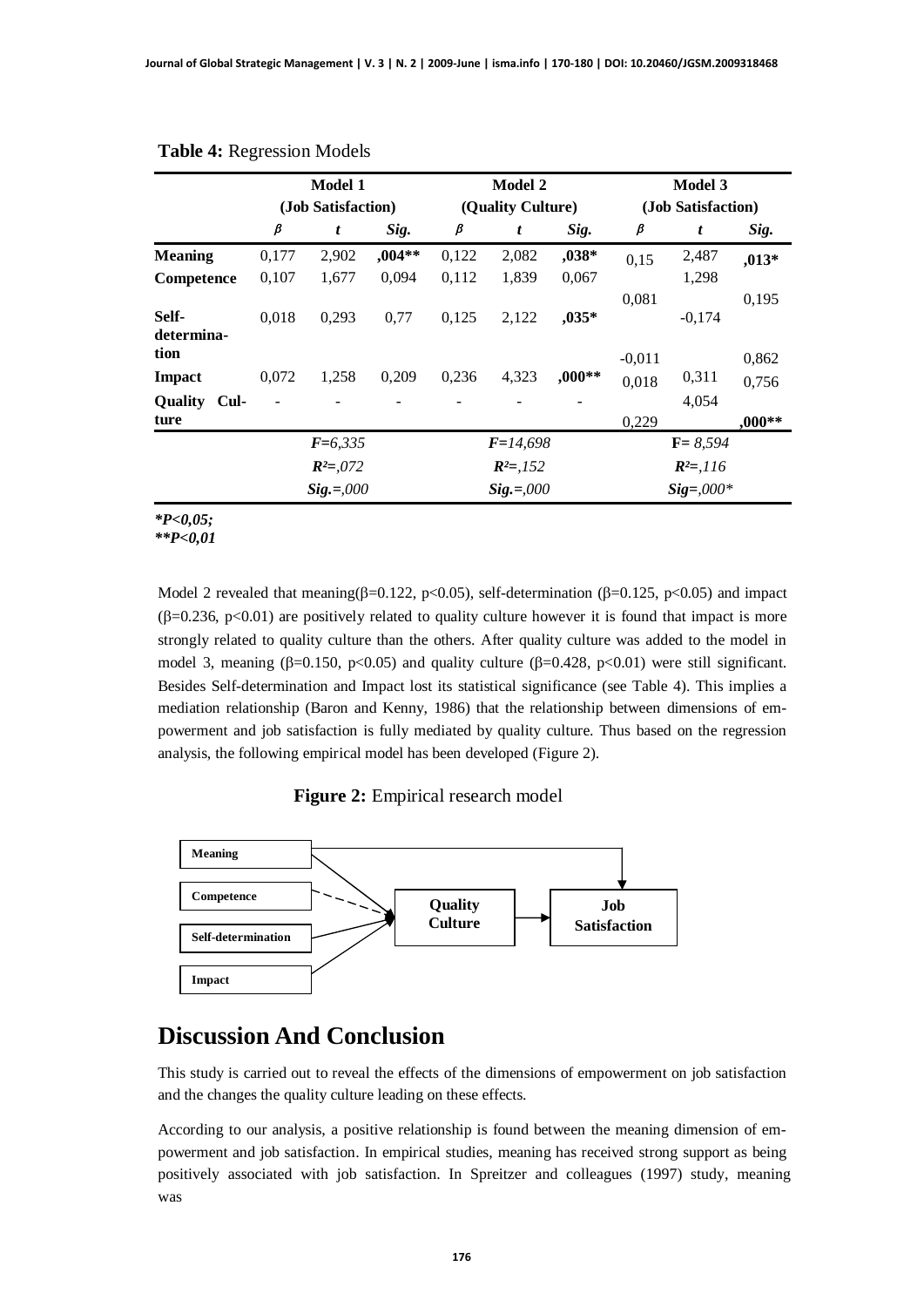related to work satisfaction and explained the most variance in work satisfaction (Spreitzer et al., 1997). Carless (2004) used a sample of customer service employees to study empowerment and job satisfaction. She found meaning to be significantly related to present job satisfaction. Liden and colleagues (2000) studied employees in lower levels of several major divisions of a large service organization. They also found the meaning cognition of psychological empowerment to have a significant relationship with work (Liden et al., 2000). Meaning can be defined as a consistency between an individual's beliefs, values and behaviors and the requirements of the job. This consistency is the significance of the job for the individual. The more harmony between the employee's beliefs, values and the requirements of the job has perceived, the more importance is given to the job by the employee. In other words, the consistency between the requirements of the conducted work and the individual's beliefs, values and behaviors is the indicator of the meaningfulness of the job for the employee (Spreitzer, 1995).

The dimensions of empowerment which was meaning, self-determination and impact have impacts on quality culture. The sense of quality culture encourages empowerment of employees to improve work processes better and satisfy costumer efficiently.

At first, individuals should believe that they are important for the organization to feel themselves effective. If the top management does not give much responsibility to the employees and provide them the opportunities to carry out their own works, they overshadow the emergence of individuals' creativity. Taking responsibility for conducting one's own job increases the individual's self confidence. The monopoly of decision making mechanisms owned by managers decreases the employee's motivation level. The individual's creativity and innovativeness could be increased through expressing themselves without hesitation related to the decisions about the work. In Japanese culture, being the leader in the quality applications, individuals decide on their own related to their own work processes and they have the required authorities to improve the quality and performance (Zhao, 1993). Especially, the meaning and effect dimensions of the empowerment have impacts on job satisfaction, the employees could adopt the works and they really effect the department while realizing the work and therefore their satisfaction levels are increased.

Empowerment is known to be one of the most crucial principles of Total Quality Management. That's why, empowerment is expected to be more applicable in the organizations where Total quality management prevails. Among the dimensions of the empowerment, meaning, self-determination and impact have impacts on quality culture. These dimensions foster a better perception of quality culture (Table 4). The strongest relationships were found between quality culture and job satisfaction. The relationship between quality culture and job satisfaction is consistent with the Elçi et.al., (2007). Furthermore, recent research also suggests a strong positive relationship between, quality culture and employees' job satisfaction (Ugboro & Obeng, 2000). Blackburn & Rosen (1993) reported that organizations with successful TQM programs, especially those that have won the Malcolm Baldrige Quality Award, have employees with higher job satisfaction. Moreover, research yielded those highly motivated employees who are satisfied with their jobs showed higher performance in their jobs as a result of their perception of the emphasis that the organizational culture places on quality (Schlesinger & Heskett, 1991; Schlesinger & Zomitsky, 1991). Managers should aim to establish more flexible working environments instead of forced imperatives and enable the employees to acquire more responsibility related to their own works. Thus, individuals could adopt their jobs better and become more committed to the organization.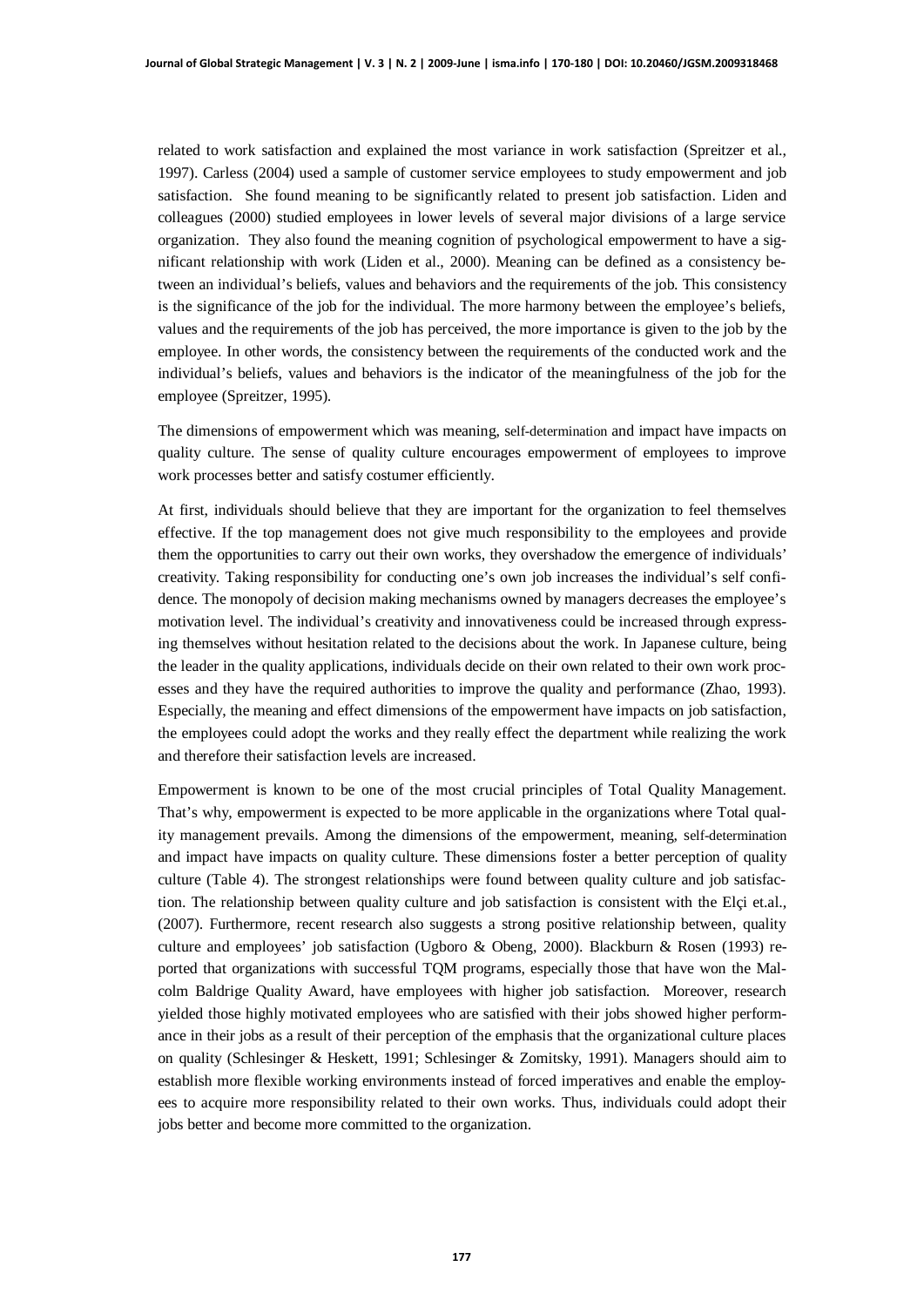The limitations of this study include the use of a very specific sample of employees. It might be the case that the findings of this study may not be generalisable to employees in different industries. In spite of these limitations, the results of this study are present. First, the findings of this study have shown that meaning, self-determination and impact are positively related to quality culture. Second, the findings reveal that quality culture and meaning can increase job satisfaction.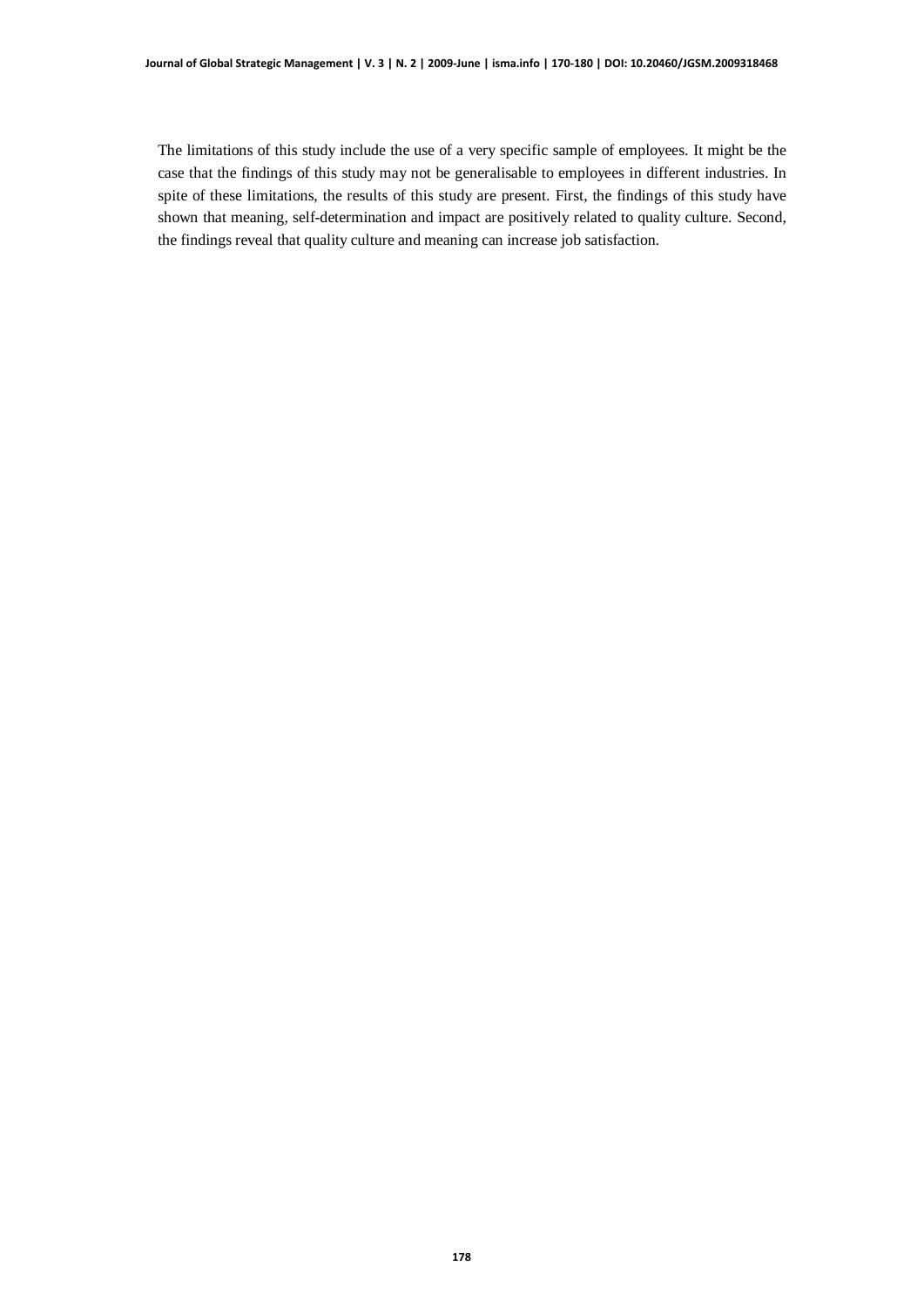### **REFERENCES**

Baron, R. M., and Kenny, D. A. (1986). The moderator-mediator distinction in social psychological research: conceptual, strategic, and statistical considerations. *Journal of Personality and Social Psychology*, 51, pp.1173-1182.

Blackburn, R. & Rosen, B. (1993) Total quality and human resources management: lessons learned from Baldridge award-winning companies, *Academy of Management Executive*, 7(3), pp. 49 –66.

Bordin C., Bartram T., Casimir G., (2007) "The antecedents and consequences of psychological empowerment among Singaporean IT employees", *Management Research News*, Vol.30, No.1, p.37

Carless, S. A. (2004). Does psychological empowerment mediate the relationship between psychological climate and job satisfaction? Journal of Business and Psychology, 18(4), 405-425.

Detert, J.R., Schroeder, R.G., Cudeck, R., (2003), "The measurement of Quality Management Culture in Schools: Development and Validation of the SQMCS", *Journal of Operation Management*, Vol.21, pp.307-328

Elçi, M., Kitapçý, H., & Ertürk, A., (2007) Effects of Quality Culture and Corporate Ethical Values on Employee Work Attitudes and Job Performance in Turkey: An Integrative Approach, *Total Quality Management*, Vol. 18, No. 3, pp.285–302.

Kerlinger, F.N., (1986). Foundations of Behavioral Research (3rd ed.). Forth Worth, TX: Holt Rinehart and Winston, Inc.

Lawler E. E., (1994), "Total Quality Management and Employee Involvement: Are They Compatible?", *Academy of Management Executive* 8 (1), pp.68-76.

Liden, R.C., Wayne, S.J. & Sparrowe, R.T.(2000), "An Examination of the Mediating Role of Psychological Empowerment on the Relations Between the Job, Interpersonal Relationships, and Work Outcomes", *Journal of Applied Psychology*, Vol:85 No:3, pp.407-416

Manley, J.E., (1998) "Symbol, Ritual, and Doctrine: The Cultural 'Tool Kit' of TQM*", Journal of Quality Management*, Vol.3, No:2, pp.175-191

McClelland, D. C. (1975). Power: The inner experience. New York: Irvington

Osborne, J.S., Components of Empowerment and How They Differentially Relate to Employee Job Satisfaction, Organizational Commitment, and Intent to Leave the Job, Peabody College of Vanderbilt University, May 2002

Saeman, R. (1992), "The environment and The Need for New Technology: Empowerment and Ethical Values", *The Colombia Journal of World Business*, Vol.17,Fall-Winter, pp.186-193

Schlesinger, L. A. & Heskett, J. (1991) Breaking the cycle of failure in services, *Sloan Management Review*, 32(3), pp. 17–28.

Schlesinger, L. A. & Zomitsky, J. (1991) Job satisfaction, service capability and customer satisfaction: an examination of linkages and management implications, *Human Resource Planning*, 14(2), pp. 141–149.